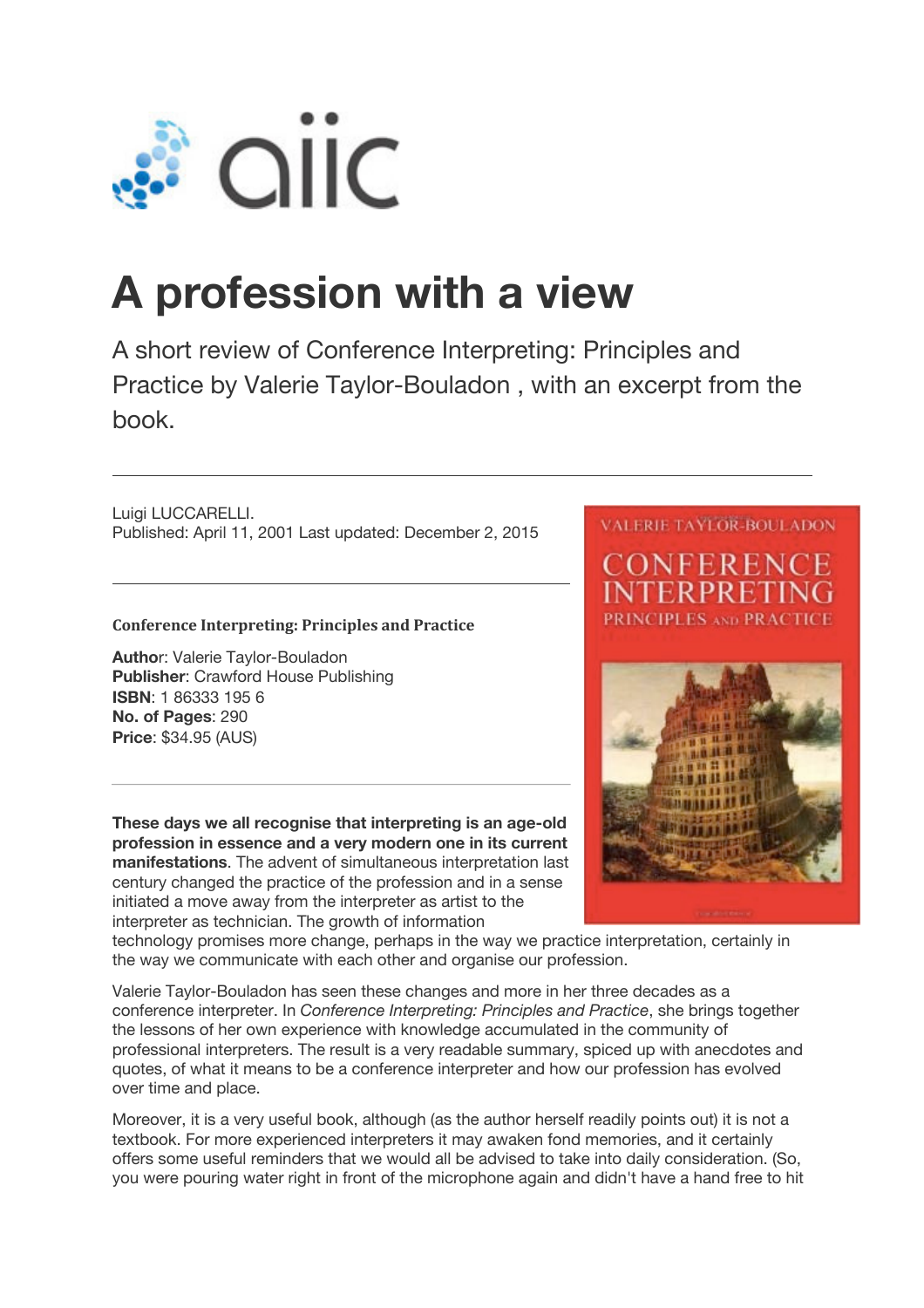the cough button?) For newcomers, there is sound advice on conference preparation, working arrangements and ethical questions. And its balanced treatment of training, choice of languages and health concerns will be useful in helping the would-be interpreter decide if conference interpreting is really for her.

In regard to health questions, Valerie Taylor-Bouladon includes a brief section on stress in which she mentions the value of disciplines such as the Alexander technique. This is dear to my heart as I have practiced this technique for years and found it fundamental in relieving the nagging physical manifestations of stress (tense shoulders, sore back) that often go with a sedentary job requiring total concentration. It taught me that concentration does not demand muscular tension, or in other words, that leaning forward hunched over the microphone was actually extraneous to good concentration and much harder to maintain for hours than simple good posture.

It should be mentioned that much of the book was written with Australia in mind. The author moved there from Geneva in 1981 and became active in establishing what was then a littleknown profession down under. It may be that her efforts to inform potential clients and others about our profession, to explain what we do to the uninitiated, planted the seed that grew into this book.

We at *Communicate!* are pleased to be able to reproduce the book's introduction below. This is the best description of what the book sets out to do and we thank the author for giving us permission to include it here.

#### **Conference Interpreting: Principles and Practice**

Chapter 1

#### **Introduction**

This book, apart from Chapter 11, is intended for Australian interpreters, would-be interpreters wondering whether to embark on interpreter training and formally trained beginners. It cannot of course take the place of a training course; however I hope it will be a useful adjunct to training courses and provide some of the information that students find it difficult to obtain in this country.

I also hope that it will succeed in dispelling some of the myths about interpreting: that we don't understand what we are saying, that the act of listening while speaking is the essence of simultaneous interpretation (whereas in fact the essence is *understanding)*, that we all know ten or even seventeen languages (does a good musician play ten instruments?), that spoken language is more difficult for us than texts that are read out (the contrary is true).

Conference interpreting is at least as old as the Book of Genesis in which Joseph outwitted his brothers by, as the book says, speaking "unto them by an interpreter." But it is a new profession in this country. This book is intended as a guide for those interested in this new profession, to give you some idea of how it is practised in the rest of the world. Colleagues will often feel that some of it is obvious whilst newcomers may not fully understand the reasons behind some of the statements. However, it is based on contributions from many professional interpreters and some delegates, as well as thirty years' experience working at international conferences all over the world both for United Nations and the private business market.

There is an urgent need in this country to maintain quality and standards. Our reputation for quality is only the sum of our individual efforts to create it.

Breaches of simple rules of behaviour affect the delegates' image of the professional interpreter and if we want to be treated like professionals and paid as professionals, we must behave and work like professionals.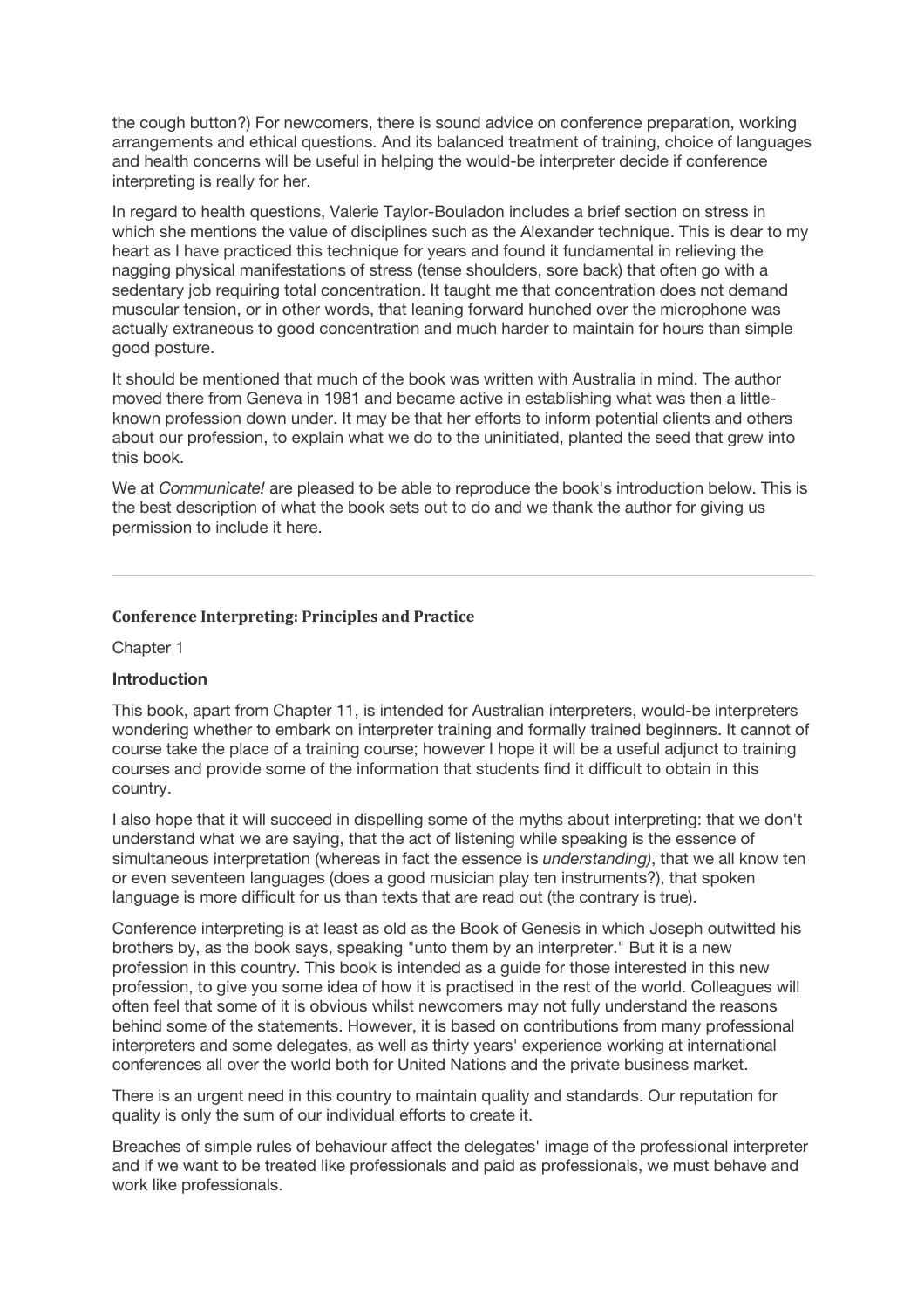Conference interpreting is a highly qualified and demanding profession. In some ways it is like tightrope walking without a safety net. It requires not only an exacting knowledge of languages but also thorough training in interpreting skills and the ability to understand people with all sorts of different accents, of different cultural backgrounds, and in a wide variety of subjects - even the most technical.

There are between five and six thousand languages in the world today to choose from. There is no doubt that learning a foreign language is hard work. Only dieting seems to take up so much human endeavour with so few results and the prosperity of the language industry, like that of the diet business, is founded on failure. Banish the fantasy that one day, by concentrating on language tapes, you will converse fluently and wittily with foreigners and perhaps even eventually become a conference interpreter. Do not tackle Finnish unless you are confident about coping with the sixteen cases including the triple dative. Banish too the thought that a good community interpreter who works hard will one day work his way up through the NAATI (National Accreditation Authority for Translators and Interpreters) levels to become a Level 5 conference interpreter. Conference interpreting is a different kettle of fish. Until your other languages are almost equivalent to a mother tongue, there is no point in studying conference interpretation skills.

To start with, if you must learn a language, choose your own neglected mother-tongue. Dazzle your friends with your clarity of expression, your perfect diction. Your mother tongue is one of your most precious possessions, whichever type of interpreting you eventually take up. It is certainly the most important language for a conference interpreter. Take good care of it, polish it, cosset it and protect it from contamination from other languages and accents (and Australian vowels). Keep it up-to-date by reading newspapers and modern literature, as well as the classics. Keep it clear and authentic and easy to understand. For example, the English booth has to be understood by Indians, Norwegians, Nigerians, Philippinos, Finns ... You cannot expect them to understand a Welsh accent or gallicisms. So, keep your language pure and above all, clear.

There is no point in giving an excellent interpretation if your audience cannot understand what you are saying.

Conference interpreting is a profession which, to the uninitiated, seems either strange and exotic or totally faceless, according to your perception. This book is an attempt to draw back the veil of mystery and explain the profession to which we devote ourselves.

Conference interpreters are to be heard working at large and small international conferences or meetings, where the delegates or participants are using two or more different languages. They are therefore language and communication experts who transmit a message spoken in one language in a different language and hence make trans-lingual communication possible. They do this either "simultaneously" or "consecutively". With simultaneous interpretation, they sit in a booth in the meeting room and, listening through earphones to delegates' speech in one language, transmit the verbal message via the microphone into another language for delegates wishing to listen to that second language. With consecutive interpretation, they sit in the meeting room, listen to and take notes on a speech or intervention and, when it is completed, re-create that speech or intervention in the second language. Consecutive interpretation is more time-consuming, and is more suitable for small meetings, using two or at most three languages, whereas simultaneous interpretation can be used for an almost unlimited number of languages and participants - all you need is one booth per language, a sufficient number of interpreters to understand all the languages being used and a sufficient number of receivers for the delegates. Some interpreters may prefer one method over another but a professional conference/court interpreter is expected to work in either mode.

Conference interpreting today - as opposed to interpreting as it has existed from time immemorial and which has often been called the second oldest profession, started with the foundation of the League of Nations, where everything was interpreted consecutively. Simultaneous interpretation was introduced for the Nuremberg trials after the Second World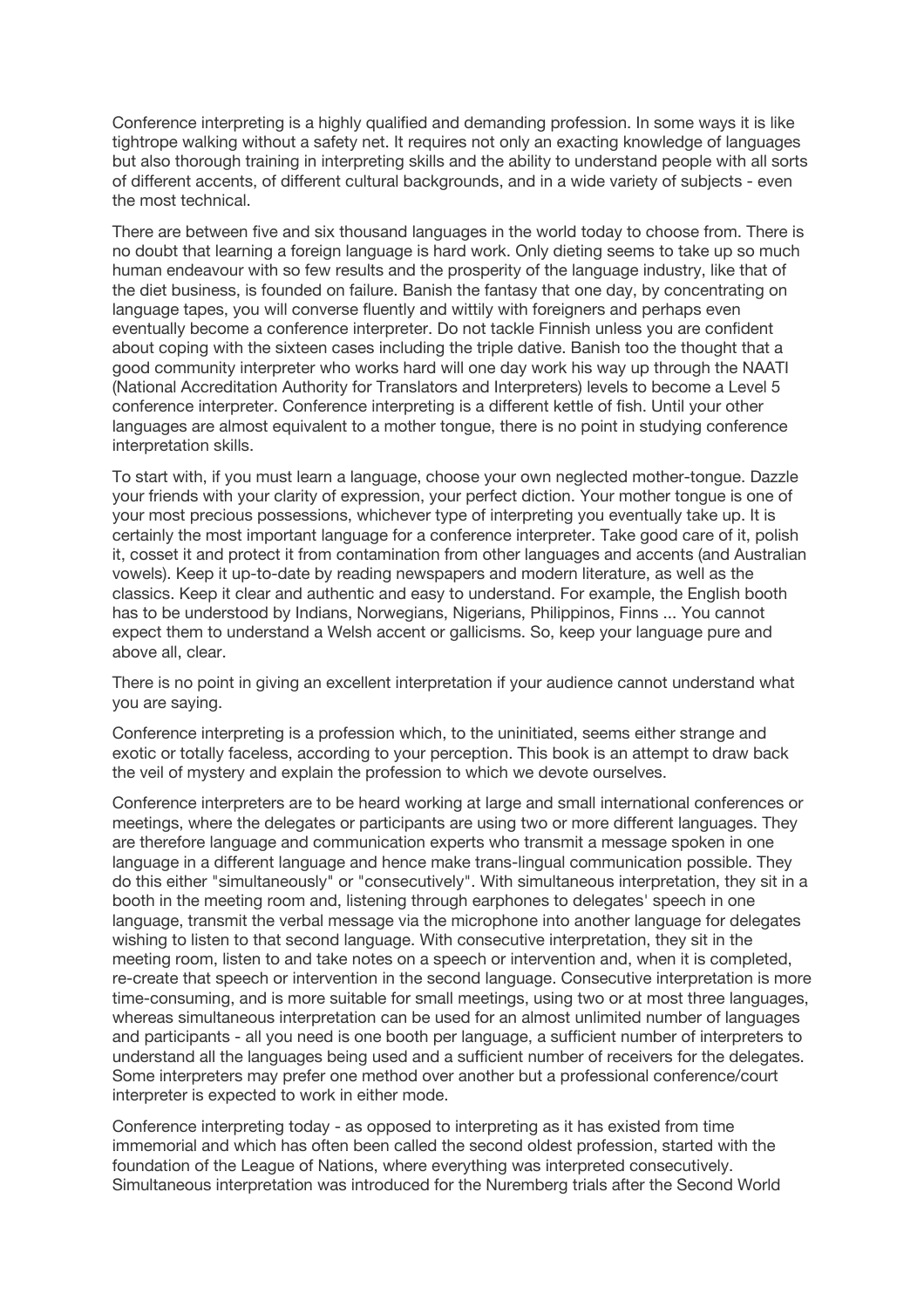War, by which time the necessary technology was available. The old hands of the League of Nations said disparagingly at the time that it was a crazy idea, would probably not work and would certainly be impossible to keep up. Today, however, the overwhelming majority of our work is done simultaneously.

Who are the people who spend their lives engaged in these high-speed mental gymnastics? In the "old days" they tended to be people who could speak several languages naturally because they had "naturally" grown up in a multi-lingual family environment or because, for various reasons, they had moved around from country to country. Today's young interpreters tend to have acquired their languages "artificially" via school, university and interpreters' school - with, of course, visits to the countries where their languages are spoken.

In either case, the basic *sine qua non* is a deep and thorough knowledge of one's own and one or more foreign languages and, obviously, some are more useful than others - English, French, Spanish, Russian, Japanese and Chinese, for instance, are heard more frequently at international meetings than, say, Korean, Turkish or Finnish. Then, the interpreter needs training and experience in conference interpreting techniques - how to create English that sounds like English out of a message say, in Russian or German where the verb often comes late in the sentence. How to cope with differences of cultural background between, say, Arabic and English, how to use a microphone without coughing and rustling into it, how to pitch the voice so that it is pleasant to listen to.

But over and above linguistic skills, a conference interpreter needs a wide general knowledge, an adequate understanding of an enormous range of subjects; obviously we have to know about the structure and activities of the international organisations where we work; we have to have a deep understanding of all aspects of current affairs; we have to understand the political, legal and financial systems not only in our own countries but in many others as well. In addition, to cope with the many varied working environments in which we find ourselves, we have to be able to speak the language of heads of state, of nurses, surgeons, fishermen, lawyers, nuclear physicists, of computer experts, aircraft designers, foresters, animal protectionists... the list is literally endless, but these are all worlds with which we have to familiarize ourselves, whose subject matter we have to understand before we can interpret at their international meetings. So, in view of the increasing complexity and technical sophistication of today's world, in addition to languages a university level of education or its equivalent is becoming increasingly important, and a law, engineering, medical or economic degree is preferable to a degree in languages.

Having acquired our skills, we like any other profession try to practise them to the best of our ability and according to a strict code of ethics which lays down absolute confidentiality and professional standards.

So all the prerequisites are there but, like so many other people today, we are also heavily dependent on technology - in our case, the sound system through which the message enters our earphones. These days it can be a wire, radio or infra-red based system, but only if we receive the message not too loudly or quietly and very clearly can we process it and communicate it to our listeners. They in turn need to hear us clearly. So the sound system with which we work is one of our key concerns.

The demands are great, but so are the rewards for, coming as we do from an enormous variety of cultural backgrounds, we conference interpreters have one very important thing in common an enormous enthusiasm for our job. We are all fascinated by language, how it works, how it can be used to promote understanding. We want to use all our linguistic and general knowledge to enable our listeners to overcome the barriers of language and to communicate fully and without restriction, and this our profession gives us the opportunity to do. It also gives us the satisfaction of having contributed to the advancement of science, the conquest of disease and efforts to achieve world peace. Interpretation is a fascinating subject that has close links with politics, diplomacy, science, human rights, declarations of war and peace and the development and dissemination of knowledge throughout the ages.